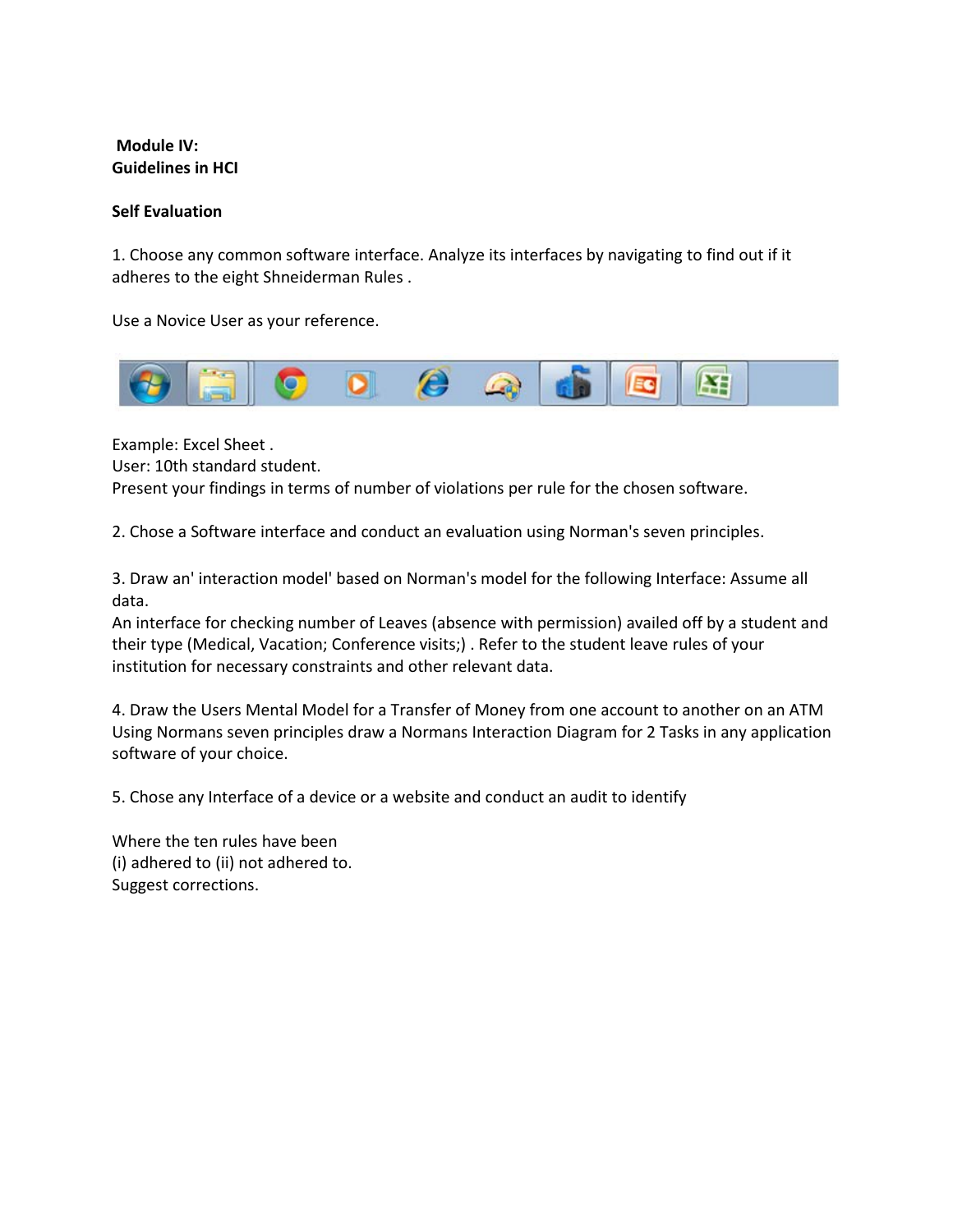6. For the same Google Earth application conduct a Heuristic evaluation for all ten Nielsen's heuristics and fill up the space under Evaluator 2 in the table.

| <b>Heuristics</b>                        | <b>Evaluator1</b>                                                      |                                  |  | <b>Evaluator 2</b> | Evaluator 3 |  | <b>Evaluator 4</b> |  |  |  |  |
|------------------------------------------|------------------------------------------------------------------------|----------------------------------|--|--------------------|-------------|--|--------------------|--|--|--|--|
| 1. Visibility of<br><b>System Status</b> | System status if the<br><b>Network connection</b><br>is lost is absent | <b>Severity</b><br><b>Medium</b> |  |                    |             |  |                    |  |  |  |  |
| 2.                                       |                                                                        |                                  |  |                    |             |  |                    |  |  |  |  |
| 310                                      |                                                                        |                                  |  |                    |             |  |                    |  |  |  |  |

What new aspects did you as an expert identify that the first evaluator did not

7. Form a Group (2-4 people) Choose a Project for Contextual Inquiry. ( Example: Course registration system at the beginning of the semester) Identify Users / Stakeholder s categories. Conduct a Contextual Inquiry and draw the Flow , and other models. Draw Affinity Diagram Generate Five Work Models

8. What's the difference between a Heuristic Evaluation and a Cognitive Walkthrough?

Conduct a Walkthrough for a new product being designed to train Computer servicing technicians. Users: College dropouts ( education upto Plus 2 + - 1)

Context: Undergoing training for routine computer maintenance Job : Running Virus Scans in a Computer service centre.

Level of expertise : Novice. Users knowledge of computers includes starting a computer accessing files and folders , opening and closing files.